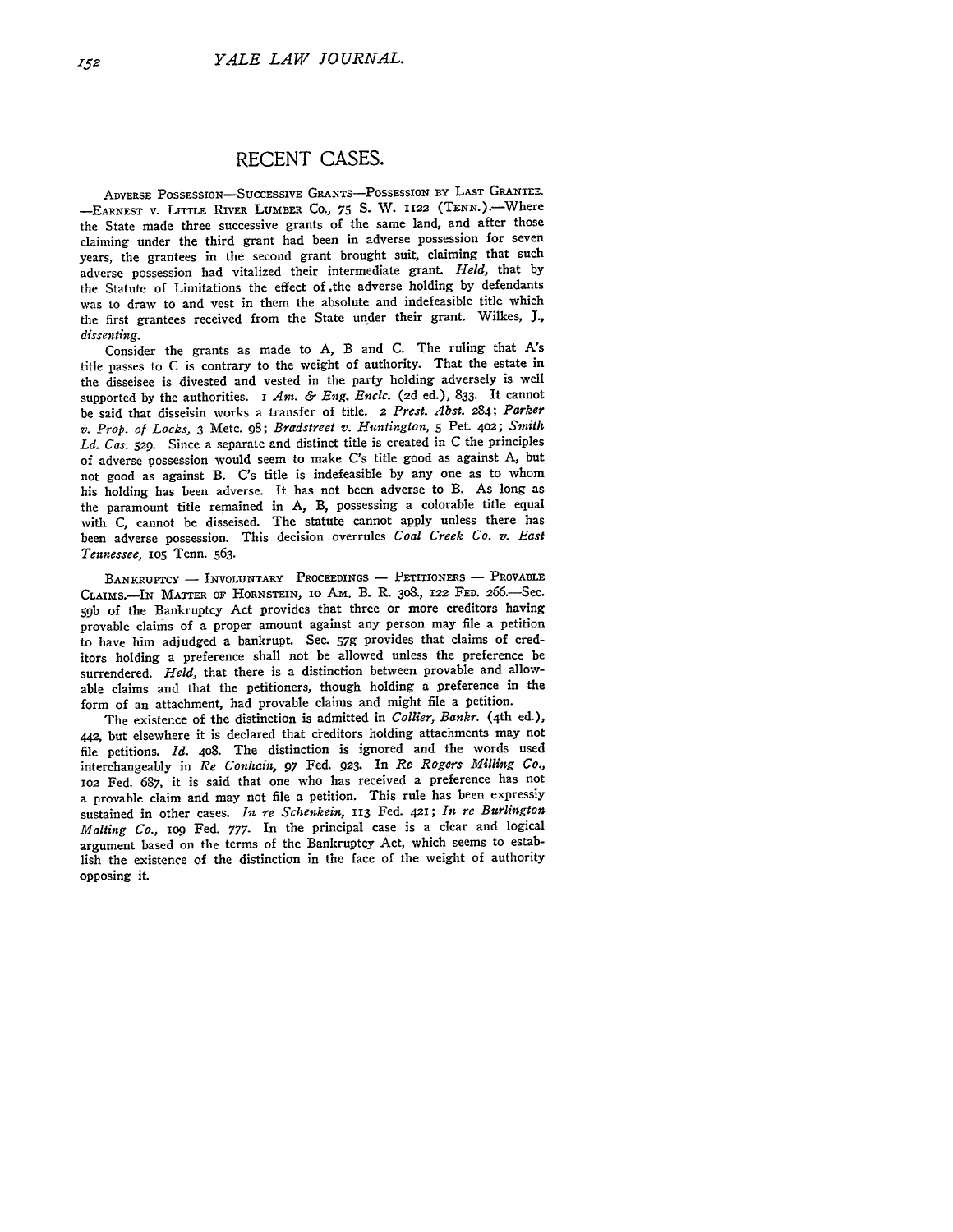BANKRUPTCY-JURISDICTION-ENFORCING WAIVER OF EXEMPTIONS.-LOCK-WOOD V. EXCHANGE BANK OF FORT VALLEY **ET** AL., io AM. B. R. i07; 190 U. S. 294.-A bankrupt's promissory notes contained a written waiver, as authorized by the laws of the State, of all right of homestead exemption. *Held,* that the bankruptcy court has no jurisdiction to enforce the rights of holders of the notes having no lien.

Under the Act of 1867 it was held that the court of bankruptcy had no jurisdiction over exempt property other than to hear and determine the claims of the bankrupt, if disputed. The decision of all questions as to property which had been adjudged exempt, including the results of a waiver, was to be left to the State courts. *In re Bass,* 3 Woods 382. Under the Act of 1898 it has been held in the district court that the bankruptcy court would take jurisdiction to enforce a waiver, even in the absence of a lien. *In re Woodruff,* **96** Fed. 317. But it has also been held that the jurisdiction of the bankruptcy court over exempt property concerns only its being set aside. *in re Jackson,* 116 Fed. 46; *In r- Hatch, io2* Fed. **28o;** *In re Seydel,* 1I8 Fed. **2o7.** In the principal case it is decided **by** the United States Supreme Court that under the act of 1898 that rule holds which was laid down with regard to the earlier act. For the remedy of the creditor, see *In re Ogilvie, 5* Am. B. R. 374.

CONTRACT OF **SERVICE-QUANTUM** MERUIT-REcOVERY.-WAGNER V. EDISON **ELECTRIC** ILLUMINATING **CO.,** 75 **S.** W. 966 (Mo.).-In complying with an ordinance requiring all electric wires to be placed underground, several companies acted jointly through a committee. This committee elected one of its members as engineer for the work. *Held,* that, although the engineer was a member of the committee, he could recover on the *quantum ineruit* for services rendered as supervising engineer. Robinson, C. V., Gault, V., *dissenting.*

No decision is found directly in point. Bank directors, acting outside of their usual official duties, have been granted compensation where the evidence raised a fair presumption that such was the intention of the parties. *Plu v. First Nat. Bank,* **130** Mass. 391; *Ward v. Polk,* **70** Ind. **309.** The rule was applied to railroad directors and trustees in *Cheeney v. Ry. Co., 68* Ill. **570,** and to corporation presidents in *Santa Clara Mining Ass'n. v. Meredith,* 49 Md. 389. We see no reason why the doctrine should not control the case in question. *Fitzgerald, etc., Co. v. Fitzgerald,* **137** U. S. *98.*

**FRAUDULENT** DEBTOR-NECESSARY **PARTIES.-ScHNEIDER V. PATTON ET AL., 75 S.** W. **155** *(Mo.) .- Held,* that in an action by a judgment creditor against a fraudulent grantee to set aside a conveyance of real estate made by the **judg**ment debtor, the judgment debtor is not a necessary party.

The law is unsettled on the point, although there are but few decisions in direct conflict. On the ground that the conduct of the judgment debtor is to be investigated, *Bump, Fraud. Con.* (ist ed.), **522,** has considered him a "necessary party" to the suit. The rule is not well supported and is modified in the **3d** ed. of the same work, 548, to read "proper party." See also *Story, Eq. Pl.* (4th ed.), i96. The debtor was held a necessary party in *Lawrence v. Bank,* **35 N. Y. 320;** *Lovejoy v. Ireland,* **17** Md. 535; a proper party in *Gaylord v. Kelshaw, I* Wall. 82; *Birdwell v. Butler,* **i3** Tex. 338; and not a necessary party defendant in *Leach v. Shelby,* **58** Miss. 68i; *Potter*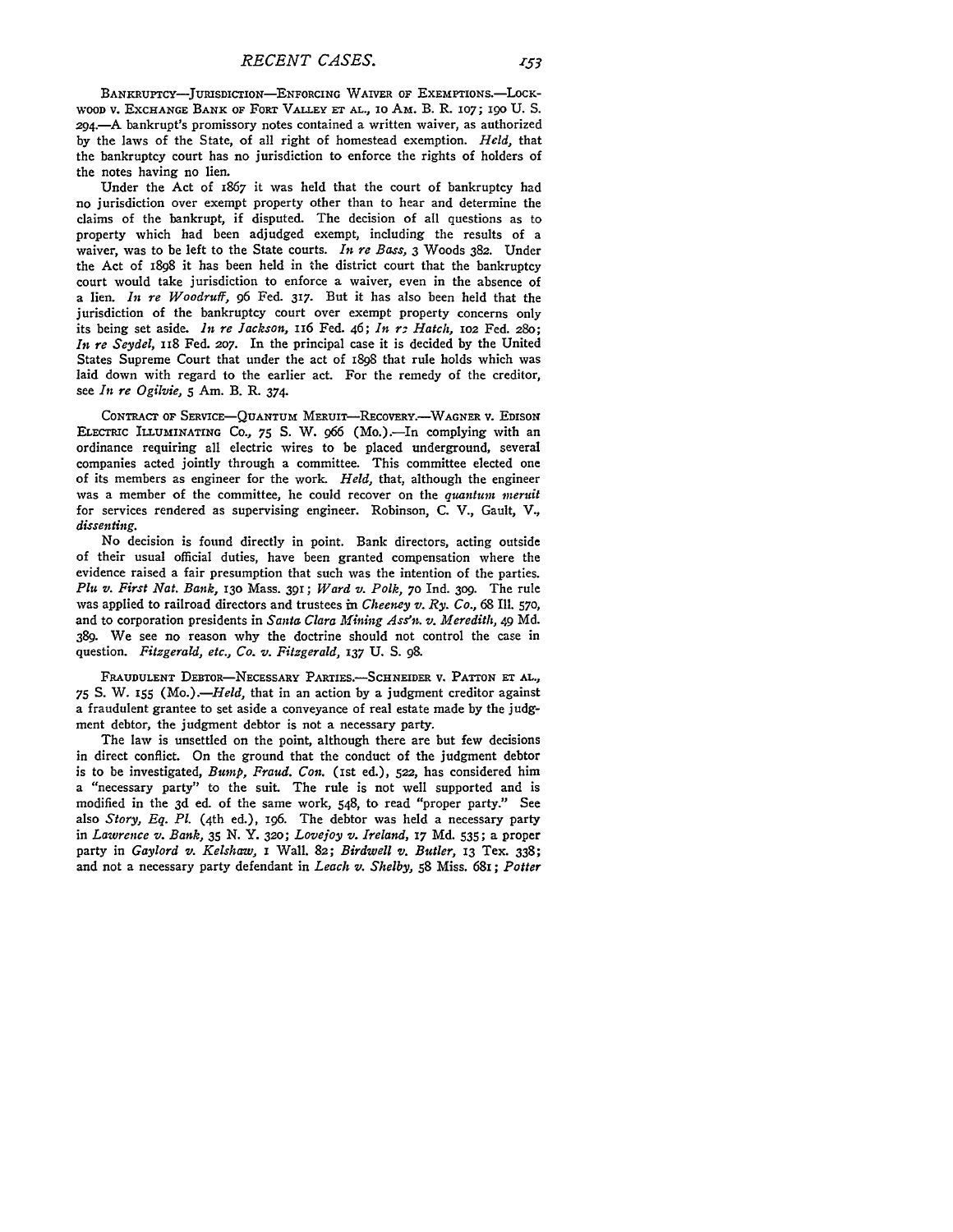*v. Phillips,* 44 Iowa **353.** The tendency of the law is towards the ruling of this court. *Taylor v. Webb,* **54** Miss. **42;** *Laughton v. Harden,* 68 Me. 208.

INSOLVENCY-PREFERENCES-RIGHTS OF CREDITORS.-- POWERS-TAYLOR DRUG Co. v. **FAULCONER ET AL.,** 44 S. E. *204* (W. VA.).-An insolvent debtor, with intent to prefer certain of his creditors, sold his property to a third party who was cognizant of the facts. The proceeds of the sale were paid to the preferred creditors. *Held,* that such sale was not fraudulent in fact. An intent to prefer is insufficient to establish a fraudulent intent. McWhorter, P., and Dent, **J.,** *dissenting.*

There is a distinction between the effect of a transfer **by** a debtor in failing circumstances and an intent to hinder, delay or defraud his creditors. If the intent is to defraud, a valuable consideration will not save the transfer. *Gans v. Renshaw, 2* Barr (Pa.) 36. The statute of **13** Eliz. is aimed only at intended fraud. *Bank v. Carter,* **38** Pa. 453. Without clear proof of fraud the sale is valid. *Meade v. Smith, 16* Conn. 346; *Kirkland z. Snow,* **20** Conn. **23.** The burden of proof rests upon the creditor impeaching the preference. *Glen v. Grover, 3* **Md.** 212; *Johnson v. McGrew, ii* Iowa **151.** The fact that the debtor was about to abscond was held in *Garr v. Hill, 9* **N. J. Eq. 21o,** not to invalidate the sale. **A** secret motive for preference is immaterial, *Bun v. Ahl, 21 Pa. 387*, but the law will not tolerate any form of trust to the benefit of the debtor. *Johnson v. Whitwell,* **24** Mass. **71;** *Dalton v. Currier, 4o* **N.** H. **237.** If the debtor contrives that other creditors shall never be paid this is not a *bona fide* preference and the transfer may be set aside. *Drury v. Cross, 7* Wall. 299; *James v. Ry. Co.,* **6** Wall. **752;** *Garden v?. Clapp,* **113** Mass. 335; *Smith v. Schwed, 9* Fed. 483.

**JUDGMFENT-WANT OF JURISDIcTION-SERVIcE OBTAINED** BY **TRICK.- FRAWLEY, BUNDY &** WILCOX **V. CASUALTY** Co., **124 FED.** *259.-Held,* that a service of summons obtained by fraud is invalid and the defendant is not bound by a judgment rendered thereon.

Service obtained by fraud is invalid. *Williams v. Reed,* 29 N. J. L. **385.** And the one upon whom it is made may have an action therefor. *Wanger v. Bright,* **52** Ill. **35.** But it would seem that. if the service is in behalf of one not a party to a fraud, it will be good. *Nichols & Co. v. Goodheart, 5* Ill. **Ap.** 574; *Adriance v. La Grave, 59 N.* Y. iiO; though the principle of this ruling is doubted. *Alderson, Jud. Writs, 272.* But if the one upon whom the fraudulent service is made enters a plea, the irregularity is waived, *Manhard v. Schott,* **37** Mich. 234; *Gilson v. Powers,* 16 Ill. **355;** even though a motion to dismiss the suit has been made and overruled. *Peters v. R. Co.,* 59 Mo. 4o6; *Gorner v. Slate,* **8** Blackf. **567.** If judgment goes against the plaintiff **by** default, some cases hold that it cannot be collaterally attacked. *Shee v. La Grange,* **78** Iowa ioi; *McMullen v. State,* los Ind. 334. Other courts, when suit is brought on the judgment, treat it as void. *Wood v. Wood,* **78 Ky.** 624; *Dunlap & Co. v. Cody,* **31** Iowa **26o.** And this better accords with the rule that the judgment of a court which has no jurisdiction is void. I Black, Jud., 218.

**MASTER AND SERVANT-BLACKLIST-BoYER V. WESTERN** UNION TEL. Co., **124 FED.** *246.-Held,* that an employer, having discharged employes for belonging to a labor union, has the right to enter the reason of their discharge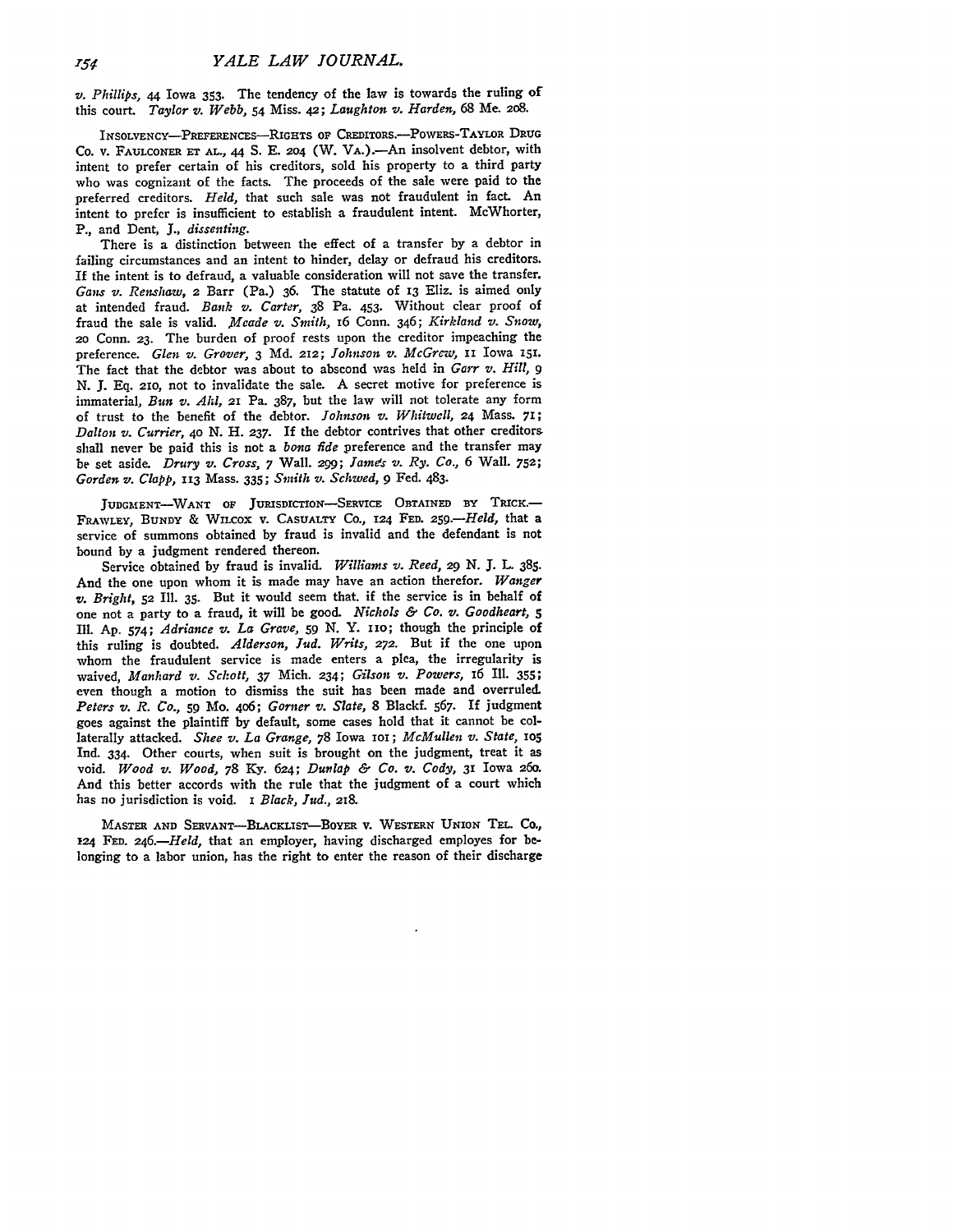in a book and invite other employers to examine it, even though the latter then refuse to hire the discharged employes.

It is well established that the jurisdiction of equity does not extend to granting an injunction in cases of libel or slander or false representation, AL. v. **BLOW Er AL.,** *75* **S.** W. *(Mo.).-Held,* that in a suit to foreclose a **114** Mass. *69; Mayer v. Stonecutters' Ass'n., 47* **N. J. Eq. 51g.** A boycott does not fall within this rule; *Casey v. Union No. 3,* 45 Fed. **135;** and an injunction may issue in such a case. *Oxley Co. v. Coopers' Union,* **72** Fed. **695.** But it is held to apply so as to prevent an injunction being obtained against the continuing of a blacklisting agreement. *Worthington v. Waring,* **157** Mass. 42r. Nor, it would seem, is such an agreement actionable at law. *R. R. Co. v. Schaffer, 65* **0.** St. **414;** *Bohn Co. v. Hollis,* 54 Minn. **223, 234.** Though, if the employe suffers an injury by reason of a false entry in the blacklist an action would be. *Hundley v. R. Co.,* lo5 Ky. 162.

MORTGAGES--PROPRIETARY MEDICINE-RECEIVERSHIP-NOTICE.--TUTTLE ET **AL.** V. BLOW Er *AL., 75* **S.** W. 617 (Ao.) *.- Held,* that in a suit to foreclose a mortgage upon the right to manufacture and sell a patent salve, where the mortgagor had threatened to disclose the secret formula, it was proper to appoint a receiver without notice to the mortgagor.

It is an established principle that courts will not appoint receivers on *R. R. Co.,* 15 Fla. **201,** until defendant has filed an answer or taken *pro* motion of plaintiff, *Trilbert v. Burgess, 9* **Md. 452;** *State v. I. P. & M. confesso. Whitehead v. Wooten,* 43 Miss. **523.** To this rule there is the well-defined exception that a receiver will be appointed without notice to defendant on clear proof that irreparable injury will result from delay. *Olmstead v. Distilling Co.,* 67 Fed. **24;** *Sims v. Adams.* 78 Ala. **395;** *Cleveland, C. C. & L Ry. Co. v. Jewett,* 37 Ohio St. 649. The court refused to appoint a receiver on an *ex parte* application in *Devoe v. Ithaca & Oswego Ry. Co.,* **5** Paige (N. **Y.) 521,** but granted an injunction pending the motion. Fraud on the part of defendant will aid plaintiff in obtaining appointment. *Voshell v. Hynson, 26* Md. 83. Defendant's remedy is immediate, and on cause shown the order will be superseded. *Gowan v. JetfriaS,* 2 Ashm. (Pa.) *296.*

MUNICIPAL CORPORATIONS-EQUITABLE ESTOPPEL-REPEAL OF ORDINANCE. -CITY OF ASHLAND V. NORTHERN PACIFIC RY., 96 N. W. 688 (WIS.).-- A city passed an ordinance vacating certain streets under an agreement with a railroad company, but the ordinance was soon afterwards repealed before the company had acted thereon. No personal notice of the repeal was given to the company, and it thereafter went on to expend large sums relying on the ordinance. The city itself erected buildings on the land formerly occupied by the streets, and took no steps to enforce the repealing ordinance. *Held,* in an action commenced **13** years after the repeal, that the city was not estopped from claiming the streets as a highway. Cassoday, C. *J.,* and Marshah, *J., dissenting.*

In support of the proposition upon which the decision seems to rest, that no acts done after the repeal of an ordinance in reliance on the ordinance will raise an estoppel against the city, because the other party is bound by law to know that the ordinance has been repealed, no authority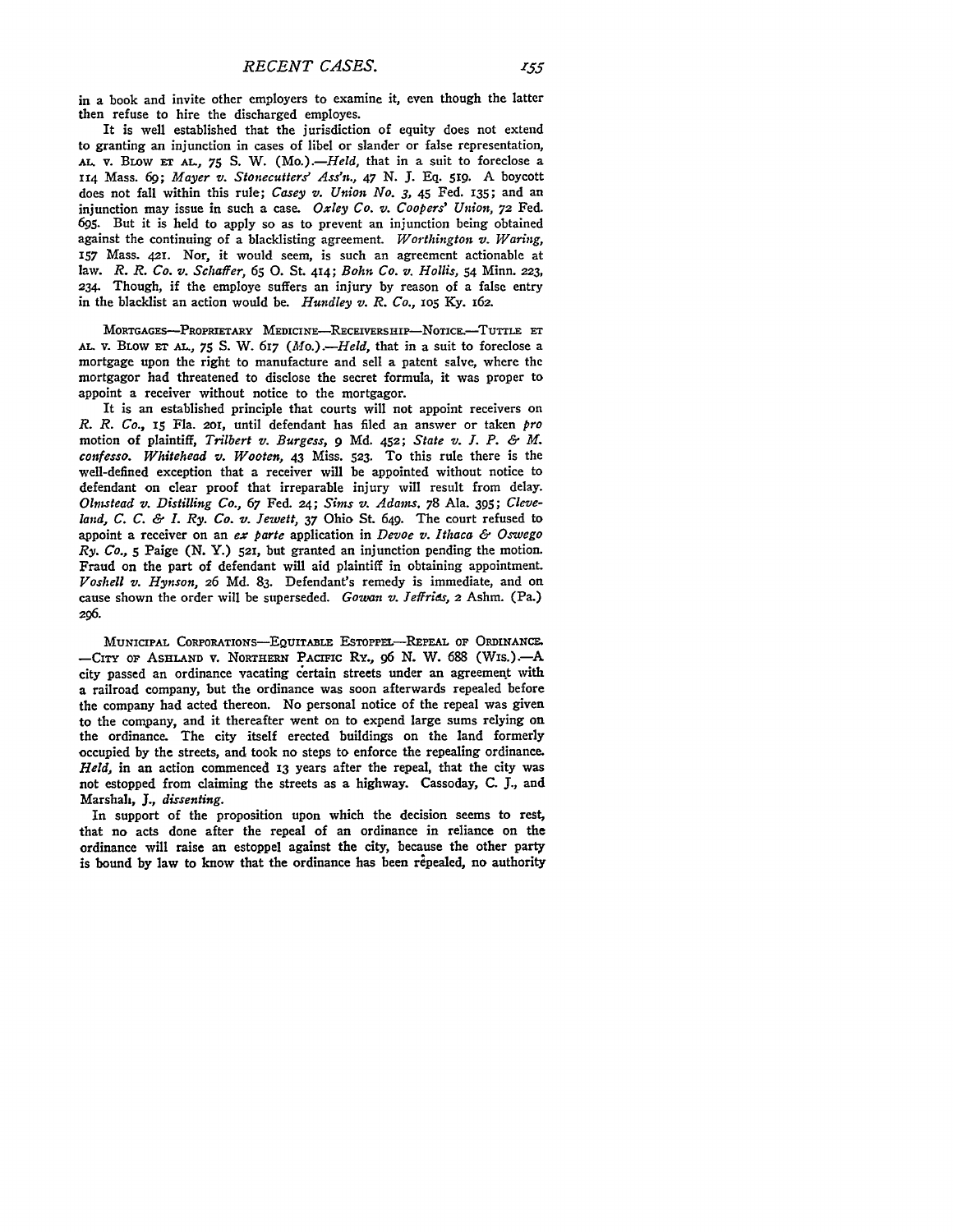has been found. The dissenting justices contended that the general attitude of the city and public for 13 years upon the faith of which the company had put itself in a position from which it could not recede without great pecuniary loss, rendered it extremely inequitable in the city to now interfere; and that, therefore, the doctrine of equitable estoppel should be applied. That doctrine has, in certain cases somewhat similar to the present, been applied. *Paine Lumber Co. v.* Oshkosh, *89* Wis. 449; Chicago, etc., *R. R. Co. v. Joliet,* **79** Ill. **25.** But the circumstances of the particular case must be exceptional to warrant its application. 2 *Dillon, Mun. Corp., sec.* **675.** And there, seems to be great conflict in the authorities both as to the existence and the extent **<sup>9</sup> f** the doctrine. See 2 *Dillon, Mun. Corp.,* secs. **667-675.**

**MUTUAL BENEFIT ASSOCIATION-AMENDMENT OF** BY-LAWS-CONTRACT OF INsURANCE.-MILLER **V.** TUTTLE, 73 PAC. **88** (KANs.).-Plaintiff's application for insurance contained a stipulation that he would be bound **by** the by-laws of the order. The by-laws in force at the time gave power to amend. *Held,* that this stipulation does not give authority to a mutual benefit association to adopt by-laws which will modify the insurance contract. Johnston, **C. J.,** Cunningham, Mason, JJ., *dissenting.*

Unless power to amend is reserved to the association, it does not exist. *Chadwick v. Alliance,* **56** Mo. App. 463. It would seem that in the principal case, authority to amend was reserved. The by-laws of a mutual benefit society form a part of its contract with its members. *Grand Lodge, etc., v. Elsner, 26 Mo. App. 108. And they are not less elements of the contract.* of membership, because not specifically referred to in the nominal contract. *3 Am. & Eng. Enc. L.* (2d ed.), io8i. Where by-laws in force at the time a person becomes a member provide for amendment, the members are bound by the amendments. *May v. Reserve Fund Soc.,* **14** Daley **(N.** Y.) **89.**

**NEGLIGENCE-PLACE ATTRACTIVE TO** CHILDREN.-McCABE V. **AMERICAN WOOLEN** Co., **124 FED.** *283.-Held,* that the maintenance of an unguarded canal, with precipitous banks, through a thickly-settled portion of a town, is not such negligence as will sustain a recovery for the death of a child five years of age who fell in and was drowned.

There are many reported cases which maintain that one who has upon his land anything in its nature attractive to children is liable for an injury suffered **by** a child **by** reason of being attracted thereto. Some of these cases blindly follow the lead of *Stout v. R. Co., 17* Wall. **657;** but this is not a well considered case. *Daniels v. R. Co.,* **154** Mass. **I49.** The others are based upon the doctrine announced in *Keffe v. R. Co.,* **21** Minn. **207.** But this doctrine is untenable. "Children attracted on the premises are there, not as invitees, but as licensees. *Indermans v. Dames,* L. R. **I c. p.** *288. Wharton, Neg.,* sec. 349. And the owner of lands owes no duty to a licensee, except not to injure him through wilfulness, fraud or gross negligence. *Gautret v. Egerton,* **L. R. 2 C.** P. 371, 375; *Pollock, Torts,* **425;** *Cooley, Torts,* **304.**

ORAL LICENSE-IREVOCATION.-KASTNER v. **BENZ,** *73* PAC. *67* **(KAN.)-** *Held,* that in oral license given for a valuable consideration, and in reliance upon which the licensee has expended money or labor, is irrevocable.

The question is a new one in Kansas, and the court follows the authorities which hold that a revocation of an executed license would work a fraud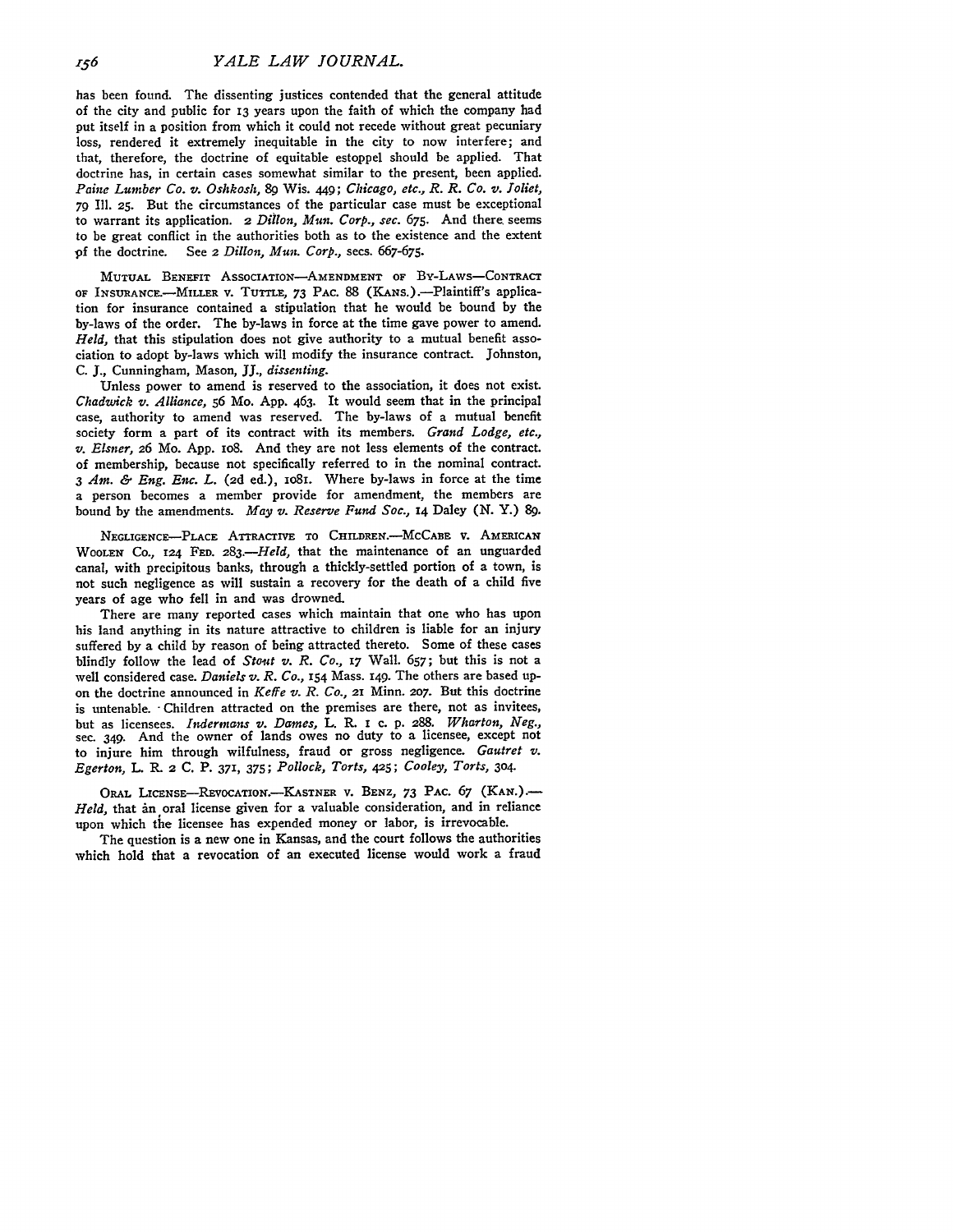upon the licensee, and that the licensor has estopped himself from revoking the license. *Thompson v. McElaney,* **82** Pa. St. 174; *Sancer v. Keller, <sup>129</sup>* Ind. 475; *Vannest v. Fleming,* **79** Ia. **638.** The prevailing view in England and in many of our States, however, is that neither the execution of the license nor the incurring of expense affect the right of the licensor. *Adams v. Andrews, 15* **Q.** B. 284; *Cobb v. Fisher,* **121** Mass. i69; *Crosdale v. Lanigan, 129* **N.** Y. 6o4; *Lambe v. Manning,* **171** Ill. 612. The better view seems to **be** that the Statute of Frauds prevents any act, other than the giving of a deed, from vesting an irrevocable interest in land. *Lumber Co. v. Wilson,* **I19** Mich. 406. And that so *far* as the question of future enjoyment is concerned, the license may be revoked. *Pitzman v. Boyce,* **III** Mo. **387.**

PRINCIPAL AND AGENT-PURCHASE OF ADVERSE INTEREST BY AGENT-CoNsTRucTIvE **TRUST.-CALUMET, ETC.. CO. V. PHILLIPS, 72** PAC. 1064 **(CAL).** -- An agent of a mining corporation, while sinking a shaft on their property, discovered a vein uponw hich another claim was located, which claim conflicted with two claims belonging to the corporation. During his agency he obtained title to that claim. *Held,* that he did not acquire the property as agent of the corporation, so as to give rise to a constructive trust.

Where the principal had no present interest in the property purchased **by** the fiduciary, the agent cannot be adjudged a trustee, though the purchase would have been beneficial to the principal. *Rogers v. Simmons, 55* Ill. **76;** *Loring v. Palmer,* **18 U. S. 321.** Under certain circumstances, however, the ownership of the property purchased **by** the fiduciary may be so essential to the principal that a court of equity would consider a purchase **by** the fiduciary in his own name a breach of trust, and hold him as a trustee. *Dickinson v. Codwise,* **I** Sandf. **Ch. (N.** Y.) 214; 15 *Am. & Eng. Enc. L.* (2d ed.), 1198. In *Spalding v. Mattingly, 89* Ky. **83,** a distinction is noted in the nature of the service, as to whether it is a trust, or merely the performance of an appointed service.

**TAXATION-ExEmPTIONS-PENSION MONEY.-MANNING** V. SPRY, **96** N. W. **873** *(IowA).-Held,* that pension money paid to the guardian of an insane pensioner, and by him loaned, is "in process of transmission to the pensioner," and still under control of the federal government, and so is exempt from taxation.

There is considerable diversity in the decisions as to when pension money ceases to be "in process of transmission to the pensioner." It has been held that although the pensioner has received the government check and has deposited it in a bank, it does not cease to be exempt. *Reiff v. Mack, 16o* Pa. 265. *Contra, Martin v. Bank,* 6o Vt. 364; *State v. Building Association, 44* **N. J.** Law **376.** And that land paid for with pension money and conveyed to the pensioner's wife is exempt. *Marquardt v. Mason,* **87** Iowa **136;** *Hissem v. Johnson,* **27** W. Va. 644. *Contra, Johnson v. Elkins, go* **Ky.** 163. But the decided weight of authority favors a less liberal construction of the federal statute than that of Iowa and Pennsylvania. See note to *McIntosh v. Aubrey, U. S. SUp. Ct.,* 46 Law Ed. 834, **185** U. S. 122, where it was held (three justices dissenting) that land purchased with pension money the title to which is taken in the pensioner's name, is not exempt.